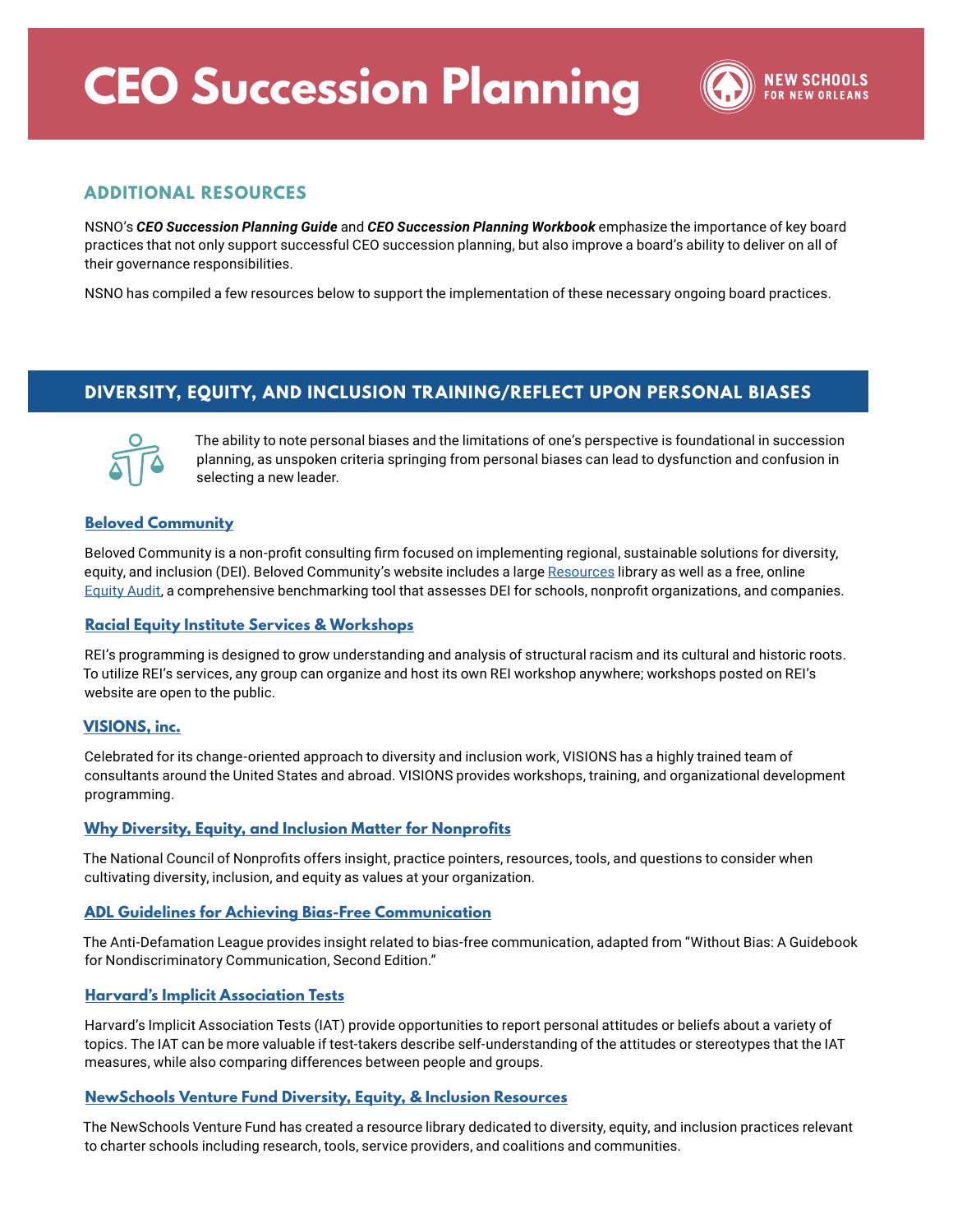## **UNDERSTANDING THE ORGANIZATION'S STRATEGIC PRIORITIES, STRENGTHS, AND WEAKNESSES**



The board should have a clear understanding of the organization's strategic priorities, strategic plan, strengths, and weaknesses, as each of these inform the competencies and characteristics needed in a CEO.

#### **[National Council of Nonprofits Strategic Planning Resources](https://www.councilofnonprofits.org/tools-resources/strategic-planning-nonprofits)**

Resources, tools, and practice pointers provided by The National Council of Nonprofits help boards look ahead and continuously plan for the future, focusing on organizational strengths, weaknesses, opportunities, challenges, trends, and policy issues that affect nonprofit operations.

#### **[Harvard Business Review: A Better Way to Set Strategic Priorities](https://hbr.org/2017/02/a-better-way-to-set-strategic-priorities)**

This article demonstrates how boards can establish priorities through assessment of three interdependent variables that are essential for executing any initiative — objectives, resources, and timing.

#### **[Annual Board Retreat FAQs](https://boardontrack.com/blog/faqs-about-board-retreats/)**

Board on Track equips board members with data and proven practices to govern for growth. This webpage offers guidance on planning effective board retreats, as well as key indicators of a successful board retreat.

#### **[Colorado Charter School Institute Strategic Planning Guide](https://www.csi.state.co.us/wp-content/uploads/2019/04/CSI-Strategic-Planning-Guide.pdf)**

Specifically tailored for charter school boards, this document guides boards in developing a comprehensive understanding of the organization's academic, financial, operational, and cultural status, while determining future strategic initiatives.

## **CEO EVALUATIONS**



Boards should conduct a quality CEO evaluation process that is aligned with the organization's strategic priorities and seeks feedback from staff and other key stakeholders. This evaluation will serve as the foundation for defining the competencies/characteristics the board will seek in a new CEO.

#### **[Establishing a CEO Support and Evaluation Committee](https://pages2.boardontrack.com/hubfs/CEO%20Support%20&%20Eval%20Committee%20description%20(1).pdf)**

Board on Track describes the roles and responsibilities assigned to members of the CEO Support and Evaluation Committee.

#### **[Sample CEO Evaluation Form](http://mountainsongschool.com/wp-content/uploads/FINAL-CEO-Evaluation-Survey-Template-2.pdf)**

This sample CEO Evaluation Form is completed annually and assesses performance related to core competencies that have been directly linked to successful charter schools, as well as role-specific competencies related to leading, directing, and managing a charter school or charter school organization.

#### **[Evaluating Single Site School Leaders](https://charterschoolcenter.ed.gov/sites/default/files/files/field_publication_attachment/1163_NCS_Key_Issue_Evaluating_Principals_d3_0.pdf)**

The National Charter School Resource Center's guide offers multiple resources, tools, and strategies for evaluating charter school principals.

#### **[Mistakes to Avoid when Evaluating the CEO](https://boardontrack.com/blog/evaluate-charter-school-board-leader/)**

Board On Track lays out common pitfalls of organizations that fail to complete CEO evaluations.

#### **[CEO Compensation Guide](https://pages2.boardontrack.com/hubfs/CEO%20Compensation%20Webinar%20-%20BoardOnTrack.pdf)**

This Board on Track presentation advises boards on charter school CEO compensation and the framework and tools needed to address this effectively.